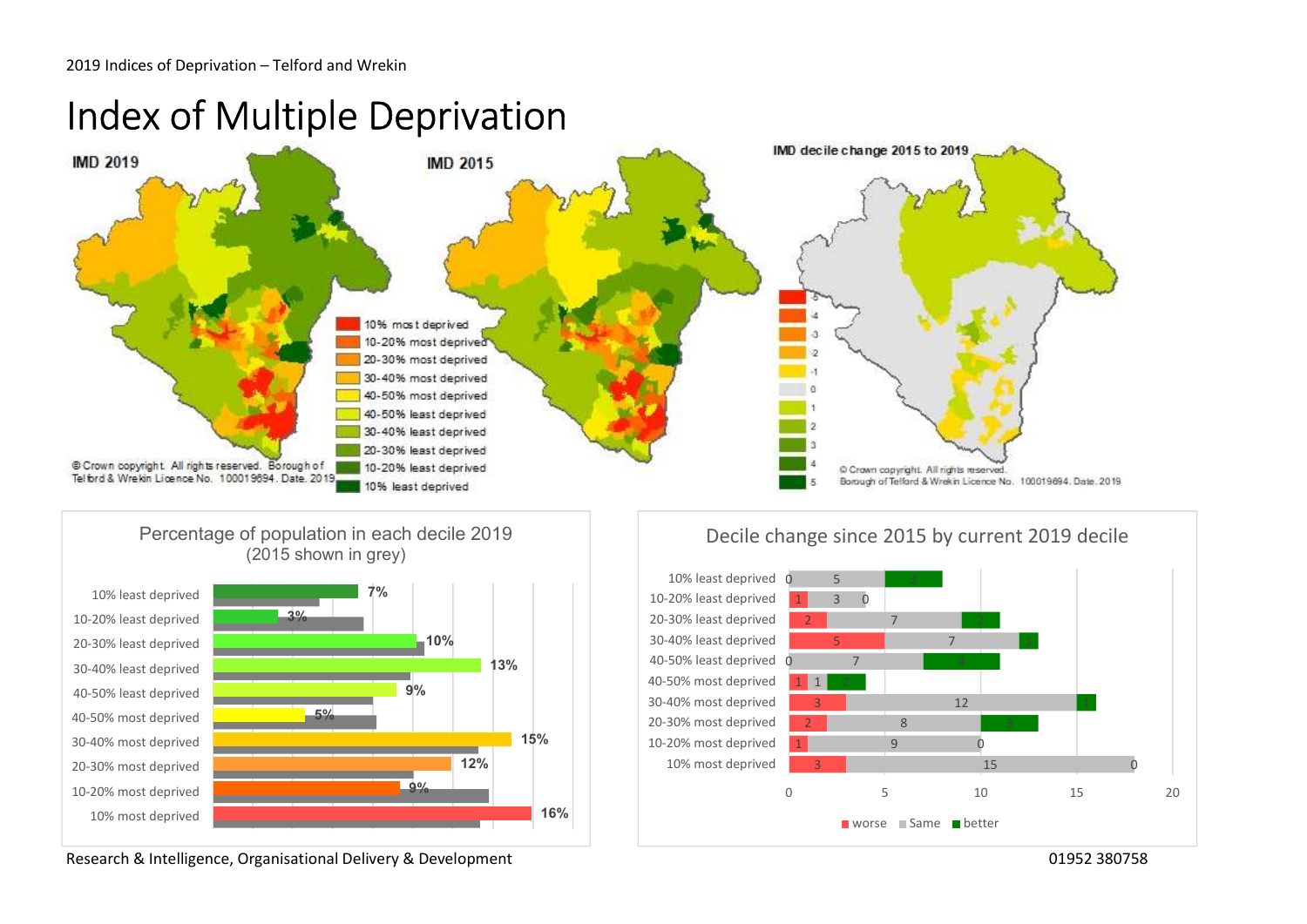## Index of Multiple Deprivation

### Most Deprived

- A total of 18 areas in the Borough are ranked in the 10% most deprived nationally in 2019 (Brookside x2, College, Madeley & Sutton Hill x4, Dawley & Aqueduct x2, Donnington, Hadley & Leegomery, Malinslee & Dawley Bank x3, Woodside x4), with a further 10 areas ranked in the 10-20% most deprived nationally (Arleston, Donnington, Hadley & Leegomery, Haygate, Oakengates & Ketley Bank, St Georges, The Nedge x2, Woodside, Wrockwardine Wood & Trench).
- It is estimated that a quarter of the Borough's population (26%), some 53,800 people are living in areas in the 20% most deprived nationally with 27,300 (16%) in areas in the 10% most deprived.
- The most deprived LSOA in the Borough (Brookside) is ranked 346 nationally (where 1 is most deprived) placing it in the top 2% most deprived of areas nationally, this LSOA was also the most deprived area in the Borough in 2015, but was ranked at 575 nationally, showing an increase in relative deprivation.

#### Least deprived

- A total of eight areas in Telford and Wrekin are ranked in the 10% least deprived areas nationally (Apley Castle, Priorslee x3, Shawbirch, Newport North, Muxton, Edgmond & Ercall Magna) with a further four areas ranked in the 10%-20% least deprived nationally (Ercall, Muxton, Newport North, Newport South).
- It is estimated that some 18,000 people in Telford and Wrekin (11%) live in areas ranked in the 20% least deprived nationally in 2019.
- The least deprived area in Telford and Wrekin is in Priorslee and is ranked 32,365 out of 32,844 LSOAs nationally (where 1 is mot deprived) placing it in the top 2% least deprived areas nationally. This area was also the least deprived in the Borough in 2015 and was ranked 31,973 so showing a decrease in relative deprivation in 2019.

#### Change since 2015

- In 2015 there were 15 areas ranked in the 10% most deprived nationally, all 15 of these areas remain in the top 10% most deprived for 2019 with a further 3 areas, previously ranked 10-20% most deprived (Madeley & Sutton Hill x2, Donnington), joining them.
- In 2015 six areas ranked 10% least deprived in 2015, five of these six areas remain in the least deprived, with one (Newport North) moving to 10%-20% least deprived in 2019.
- A total of 18 areas have moved into a more deprived decile from 2015, these changes have happed across the range of deciles, not just in more deprived areas.
- A total of 16 areas have moved into a less deprived decile from 2015, again these changes have happened across the range of deciles (with the exception of the 10% most deprived) not just in less deprived areas. One area (Oakengates & Ketley bank) has improved by two deciles, from 20-30% most deprived in 2015 to 40-50% most deprived in 2019.
- Although just 4 areas in the 20% most deprived have seen a worsening of decile since 2015, two thirds (20 out of 28 areas) have seen a worsening of rank, equating to an increase in relative deprivation.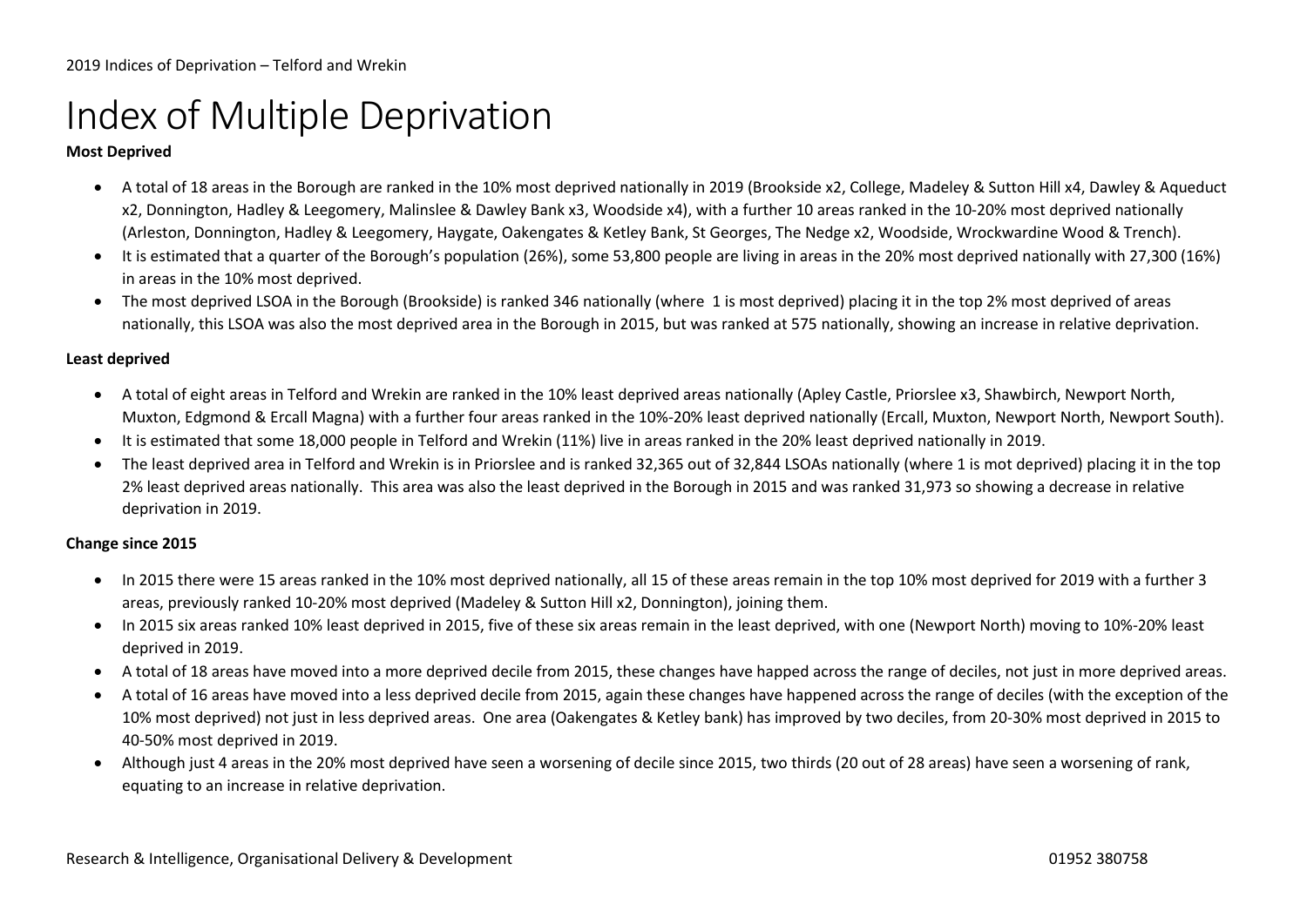# Index of Multiple Deprivation

### Most deprived LSOAs – Index of Multiple Deprivation

| <b>LSOA</b> | Ward                       | 2019       |            |                | 2015       |            |                | Decile            | Rank           |
|-------------|----------------------------|------------|------------|----------------|------------|------------|----------------|-------------------|----------------|
|             |                            | <b>IMD</b> | <b>IMD</b> | <b>IMD</b>     | <b>IMD</b> | <b>IMD</b> | <b>IMD</b>     | change<br>2015-19 | Change         |
|             |                            | score      | rank       | decile         | score      | rank       | decile         |                   |                |
| E01014108   | <b>Brookside</b>           | 68.039     | 346        | $\overline{1}$ | 64.447     | 575        | $\mathbf{1}$   | 0                 | $-229$         |
| E01014118   | Madeley & Sutton Hill      | 66.907     | 409        | $\mathbf{1}$   | 64.332     | 582        | 1              | 0                 | $-173$         |
| E01014198   | Woodside                   | 64.743     | 541        | $\overline{1}$ | 65.761     | 496        | $\mathbf{1}$   | 0                 | 45             |
| E01014110   | <b>Brookside</b>           | 62.013     | 747        | $\overline{1}$ | 62.162     | 745        | $\overline{1}$ | $\boldsymbol{0}$  | $\overline{2}$ |
| E01014201   | Woodside                   | 60.976     | 832        | $\mathbf{1}$   | 59.169     | 997        | $\mathbf{1}$   | 0                 | $-165$         |
| E01014164   | Malinslee & Dawley Bank    | 59.531     | 951        | $\mathbf{1}$   | 56.411     | 1293       | $\overline{1}$ | $\Omega$          | $-342$         |
| E01014163   | Malinslee & Dawley Bank    | 59.266     | 980        | $\mathbf{1}$   | 58.706     | 1046       | $\mathbf{1}$   | $\Omega$          | $-66$          |
| E01014200   | Woodside                   | 58.541     | 1,058      | $\overline{1}$ | 54.707     | 1515       | $\mathbf{1}$   | $\Omega$          | $-457$         |
| E01014197   | Woodside                   | 55.723     | 1,385      | $\mathbf{1}$   | 52.396     | 1817       | $\mathbf{1}$   | 0                 | $-432$         |
| E01014142   | Hadley & Leegomery         | 54.864     | 1,480      | $\mathbf{1}$   | 53.416     | 1678       | $\mathbf{1}$   | 0                 | $-198$         |
| E01014124   | Dawley & Aqueduct          | 50.273     | 2,137      | $\overline{1}$ | 47.626     | 2668       | $\mathbf{1}$   | 0                 | $-531$         |
| E01014113   | College                    | 49.811     | 2,211      | $\mathbf{1}$   | 48.905     | 2436       | $\mathbf{1}$   | 0                 | $-225$         |
| E01014115   | Madeley & Sutton Hill      | 47.465     | 2,582      | $\overline{1}$ | 43.181     | 3610       | $\overline{2}$ | $-1$              | $-1028$        |
| E01014162   | Madeley & Sutton Hill      | 47.276     | 2,610      | $\overline{1}$ | 42.898     | 3682       | $\overline{2}$ | $-1$              | $-1072$        |
| E01014165   | Malinslee & Dawley Bank    | 47.002     | 2,658      | $\overline{1}$ | 52.326     | 1831       | $\overline{1}$ | 0                 | 827            |
| E01014120   | Dawley & Aqueduct          | 46.506     | 2,750      | $\mathbf{1}$   | 44.617     | 3271       | $\mathbf{1}$   | 0                 | $-521$         |
| E01014116   | Madeley & Sutton Hill      | 46.45      | 2,767      | $\mathbf{1}$   | 48.862     | 2444       | $\mathbf{1}$   | 0                 | 323            |
| E01014127   | Donnington                 | 44.291     | 3,209      | $\mathbf{1}$   | 43.121     | 3622       | $\overline{2}$ | $-1$              | $-413$         |
| E01014185   | St Georges                 | 41.862     | 3,765      | $\overline{2}$ | 39.942     | 4523       | $\overline{2}$ | 0                 | $-758$         |
| E01014125   | Donnington                 | 40.951     | 3,989      | $\overline{2}$ | 41.377     | 4104       | $\overline{2}$ | 0                 | $-115$         |
| E01014144   | Haygate                    | 39.672     | 4,360      | $\overline{2}$ | 38.016     | 5125       | $\overline{2}$ | 0                 | $-765$         |
| E01014193   | The Nedge                  | 39.445     | 4,441      | $\overline{2}$ | 35.111     | 6107       | $\overline{2}$ | 0                 | $-1666$        |
| E01014208   | Wrockwardine Wood & Trench | 38.104     | 4,839      | $\overline{2}$ | 33.473     | 6716       | 3              | -1                | $-1877$        |
| E01014199   | Woodside                   | 37.023     | 5,203      | $\overline{2}$ | 38.561     | 4937       | $\overline{2}$ | 0                 | 266            |
| E01014196   | The Nedge                  | 36.055     | 5,510      | $\overline{a}$ | 34.359     | 6389       | $\overline{2}$ | 0                 | $-879$         |
| E01014151   | Oakengates & Ketley Bank   | 35.59      | 5,680      | $\overline{2}$ | 37.494     | 5298       | $\overline{2}$ | 0                 | 382            |
| E01014105   | Arleston                   | 33.82      | 6,330      | $\overline{2}$ | 36.003     | 5766       | $\overline{2}$ | 0                 | 564            |
| E01014140   | Hadley & Leegomery         | 33.569     | 6,436      | $\overline{2}$ | 36.476     | 5609       | $\overline{2}$ | 0                 | 827            |